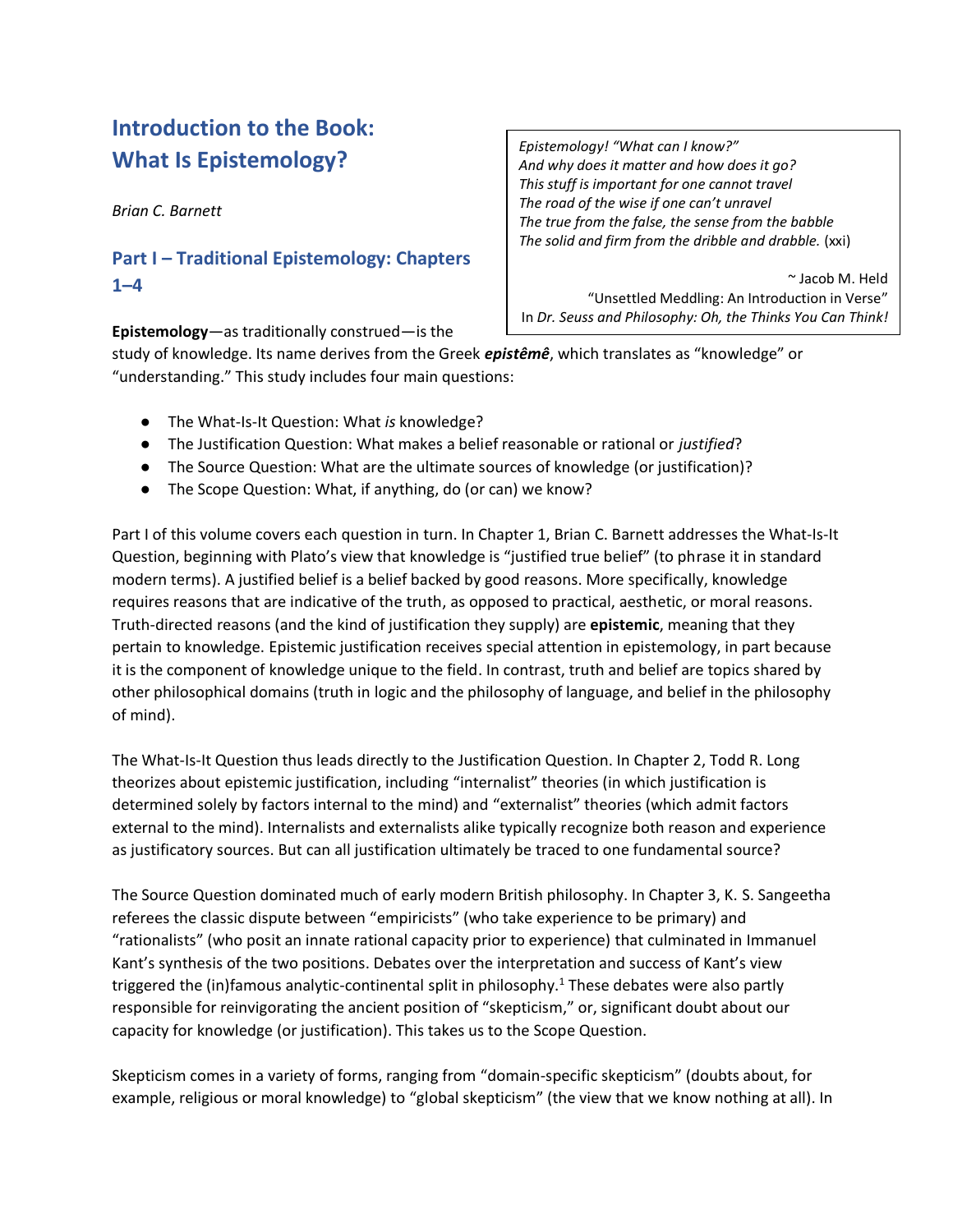Chapter 4, Daniel Massey spotlights an influential intermediate form: skepticism about a mindindependent world. After explaining the most popular argument for this "external-world skepticism" (owing to René Descartes), Massey assesses two prominent strategies for being skeptical about such skepticism.

# **Part II – Expanded Epistemology: Chapters 5–8**

A familiar fact about philosophy is that answers tend to generate further questions. Traditional epistemology is no exception. New puzzles emerged directly from the traditional project. New questions also arose when connections were established between epistemology and other areas of thought (both inside and outside of philosophy). Moreover, some epistemologists grew dissatisfied with traditional assumptions and priorities. These developments did not displace traditional epistemology as much as expand it. Part II of the volume is devoted to this expanded epistemology.

The traditional boundaries of epistemology were stretched in several new directions or "turns." A "turn," in the intended sense, is a major shift in the focus of an academic discipline to a new or previously underappreciated approach or topic. Turns need not occur in distinct historical succession, and they are not necessarily discipline-wide, but they are significant enough to have lasting impact. The **value turn** in epistemology revived Plato's original motivation for pursuing the What-Is-It Question: to explain why knowledge is valuable.<sup>2</sup> The expanded goal is to explain "epistemic value" generally (including the value of truth, justification, inquiry, and intellectual virtue). A full account of epistemic value must address the relationship between it and value in other domains (e.g., practical, aesthetic, and moral). The value turn thus brought epistemology and ethics into close dialogue and instigated the debate over the "ethics of belief." Guy Axtell navigates these normative issues in Chapter 5.

While some seek to connect epistemology with ethics, others prefer to make epistemology more rigorous by importing "formal" methods from linguistics, logic, and mathematics. An important development in this **formal turn** linked justification with the degree to which one's belief is made probable by the evidence, which can be modeled by formulae (e.g., Bayes's theorem) in the mathematical theory of probability. Applying this idea to empirical hypothesis testing results in a theory of scientific confirmation, which can be utilized in the philosophy of science. Jonathan Lopez "formalizes" epistemology and examines its scientific application in Chapter 6.

Formal and value-driven epistemology initially inherited from traditional epistemology its focus on individuals considered in the abstract. This idealization ignores that people are epistemically affected by their social situatedness. We exchange knowledge with others, disagree with one another, and engage in collaborative inquiry and decision-making. Accounting for social dimensions yields the **social turn** in epistemology. William D. Rowley lays the foundations of "social epistemology" in Chapter 7.

In its early phases, even social epistemology ignored "epistemic standpoint"—how one's "social location" (e.g., gender, sexual orientation, race, ethnicity, culture, religion, dis/ability, economic status) influences one's perspective on the world. Standpoint is epistemically significant because it shapes experience, how one thinks, the information to which one has access, and how others judge one's credibility. Although feminist epistemologists brought epistemic standpoint to the fore, their work can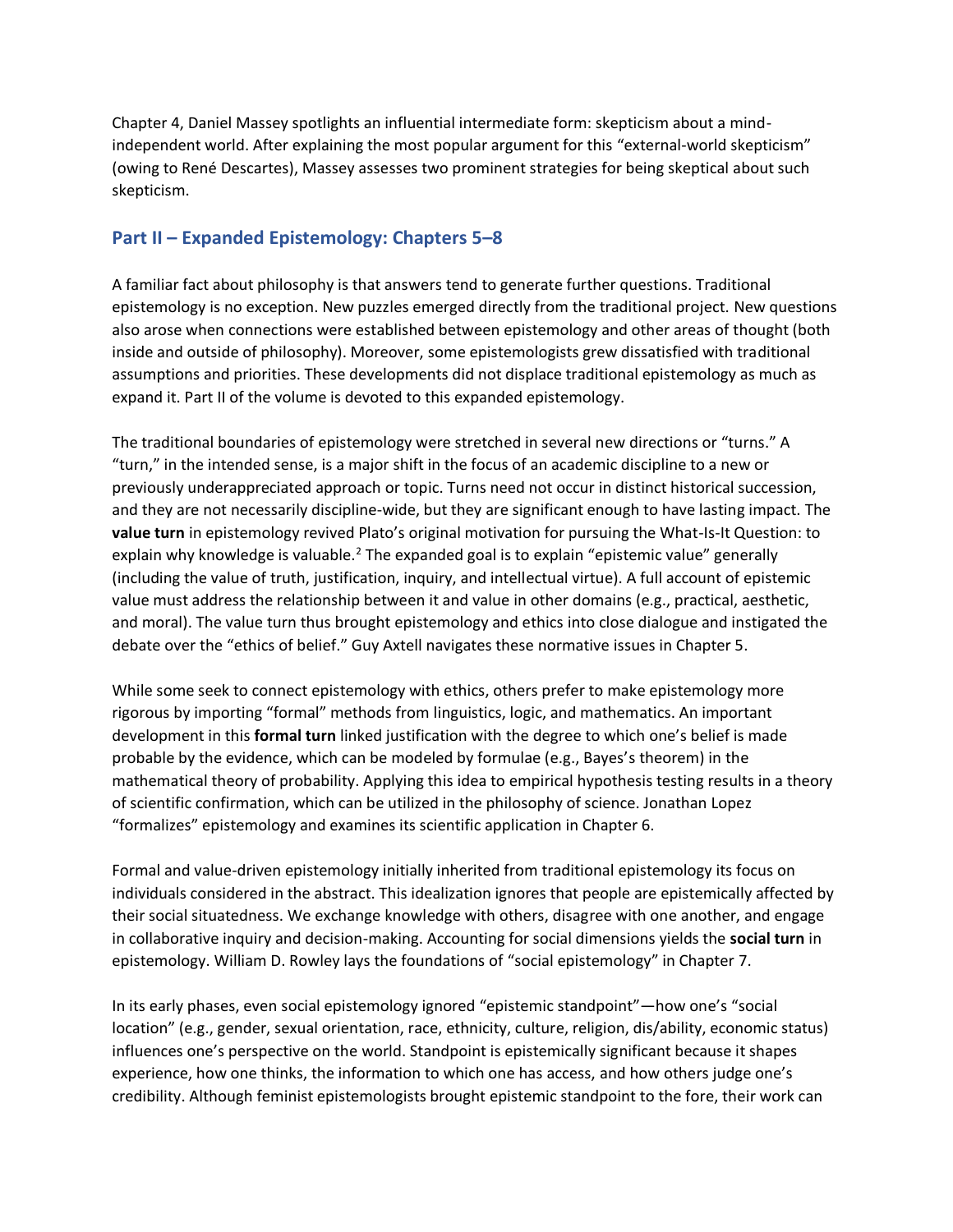provide a framework for epistemologies from a range of social locations. For this reason, we may take "feminist epistemologies" (plural) as representative, extending beyond feminist perspectives. Monica C. Poole concludes this volume in Chapter 8 with an introduction to feminist epistemologies broadly construed.

As epistemology expanded, real-world applications became increasingly apparent. While epistemologists historically fixated on highly theoretical questions far removed from real life, some recent work attends to everyday problems: political/religious/moral disagreement, fake news, echo chambers, discerning experts from novices, ignorance-induced discrimination, communal standards for inquiry, and more. Since applied issues are best considered together with the epistemological theories suited to address them, this **applied turn** is exemplified not in its own chapter, but via examples that occur throughout this volume.

### *Epistemology Reconstrued*

It should be clear by now that the expanded project far outstrips the traditional one. What is epistemology, then, exactly? Unfortunately, the traditional definition remains in common usage. But should philosophers of justification, inquiry, or understanding be expelled from the epistemological community if they don't also philosophize about knowledge per se? Surely not. Such philosophers consider themselves epistemologists, teach epistemology courses, give epistemology talks, publish in epistemology journals, and are counted as fellow epistemologists even by committed traditionalists. So, a more inclusive definition is desirable.

The key plausibly lies in the recognition that all epistemologists study subjects *pertaining* to knowledge in *some* respect or another, even if only loosely or indirectly. For example, justification is required for knowledge, the aim of inquiry is to achieve knowledge (or dispel ignorance), and intellectual virtues (e.g., understanding, curiosity, humility, and open-mindedness) facilitate inquiry. Knowledge may therefore continue to serve as the touchstone for *identifying* the relevant topics, even though one needs *neither to study nor to prioritize* knowledge itself. This shift is subtle but crucial: *Epistemology began as the study of knowledge, but it has become the study of the epistemic.*<sup>3</sup>

# **Questions for Reflection**

- 1. The question "Does God exist?" is *not* an epistemological question. First explain why. Then identify four related questions that *are* epistemological—one for each of traditional epistemology's four main questions.
- 2. Consider two scenarios, only one of which exhibits an *epistemic* reason for belief. Which one and why?

Scenario A: They believe that their favorite sports team will win the game—merely because they desperately want this to happen.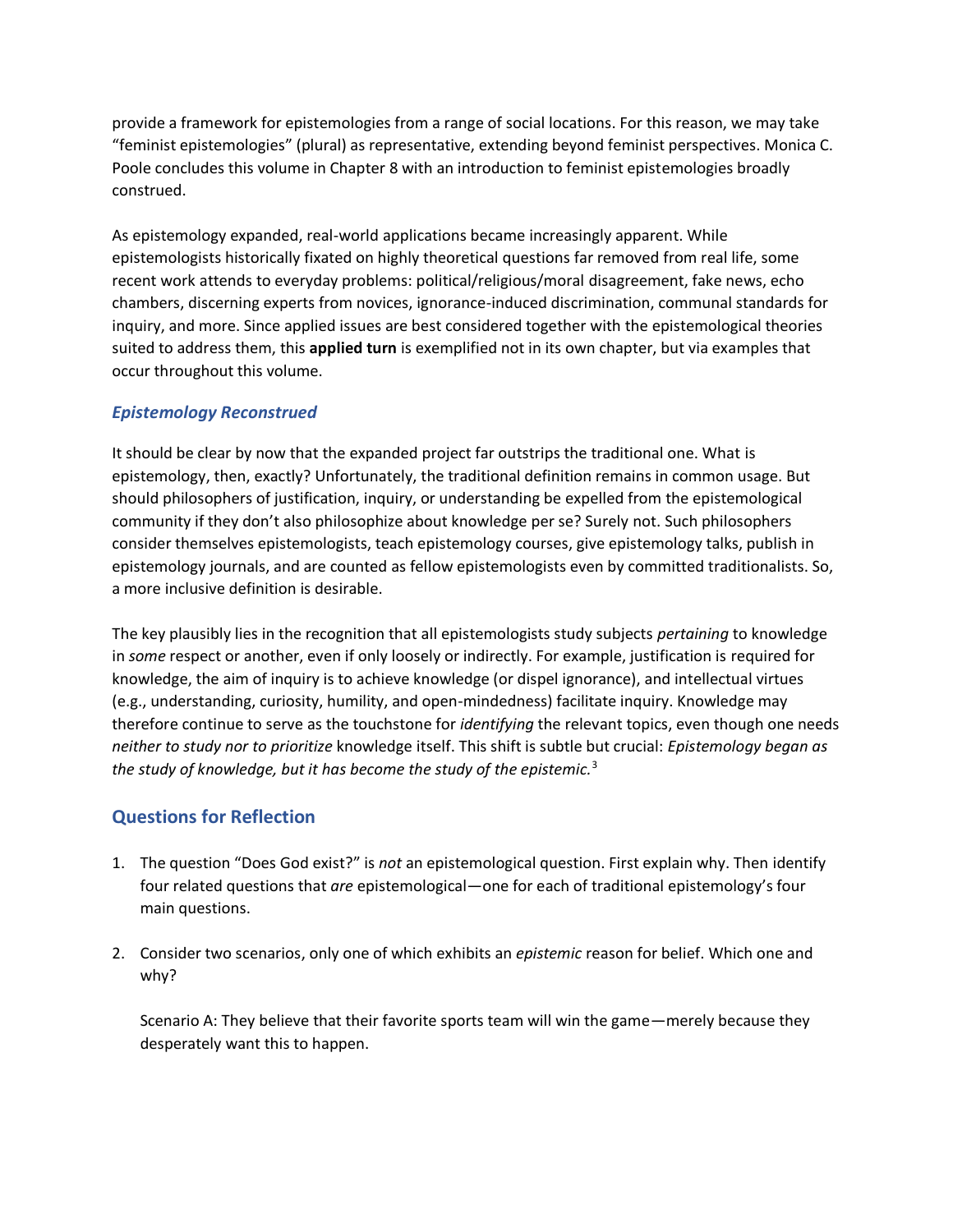Scenario B: They believe that their favorite sports team will win the game—this time because their team has a better track record than the other team.

- 3. Name and describe the four "turns" in the history of epistemology. How did they—both individually and collectively—transform the field?
- 4. In what way is the shift from the traditional to the expanded definition of epistemology "subtle"? What does the expanded definition add? Why is this "crucial"?

## **Glossary**

The **applied turn**: The "turn," or major shift, among many epistemologists toward an emphasis on realworld applications (e.g., in politics, education, and everyday life).

*Epistêmê*: The Greek word for "knowledge" or "understanding" from which the term "epistemology" derives.

**Epistemic**: Pertaining to knowledge.

**Epistemology**: The branch of philosophy traditionally defined as the study of knowledge. However, many epistemologists gradually deemphasized or abandoned the study of knowledge per se, focusing instead on other topics that nevertheless pertain to knowledge, even if only in some loose or indirect way. Expanding the traditional definition to accommodate this shift, epistemology can be understood as the study of the epistemic.

The **formal turn**: The "turn," or major shift, among many epistemologists toward the use of "formal" methods (borrowed from linguistics, logic, and mathematics) in an effort to make the field more rigorous.

The **social turn**: The "turn," or major shift, among many epistemologists toward an emphasis on the social dimensions of knowledge (and of the epistemic more broadly).

The **value turn**: The "turn," or major shift, among many epistemologists toward an emphasis on the study of epistemic value and its relationship to value in other domains (e.g., practical, aesthetic, and moral).

### **References**

Held, Jacob M. 2011. "Unsettled Meddling: An Introduction in Verse." In *Dr. Seuss and Philosophy: Oh, the Thinks You Can Think!*, edited by Jacob M. Held, xix–xxii. Lanham, MD: Rowman & Littlefield.

Jones, Kile. 2009. "Analytic versus Continental Split." *Philosophy Now: A Magazine of Ideas* 74: n.p. [https://philosophynow.org/issues/74/Analytic\\_versus\\_Continental\\_Philosophy.](https://philosophynow.org/issues/74/Analytic_versus_Continental_Philosophy)